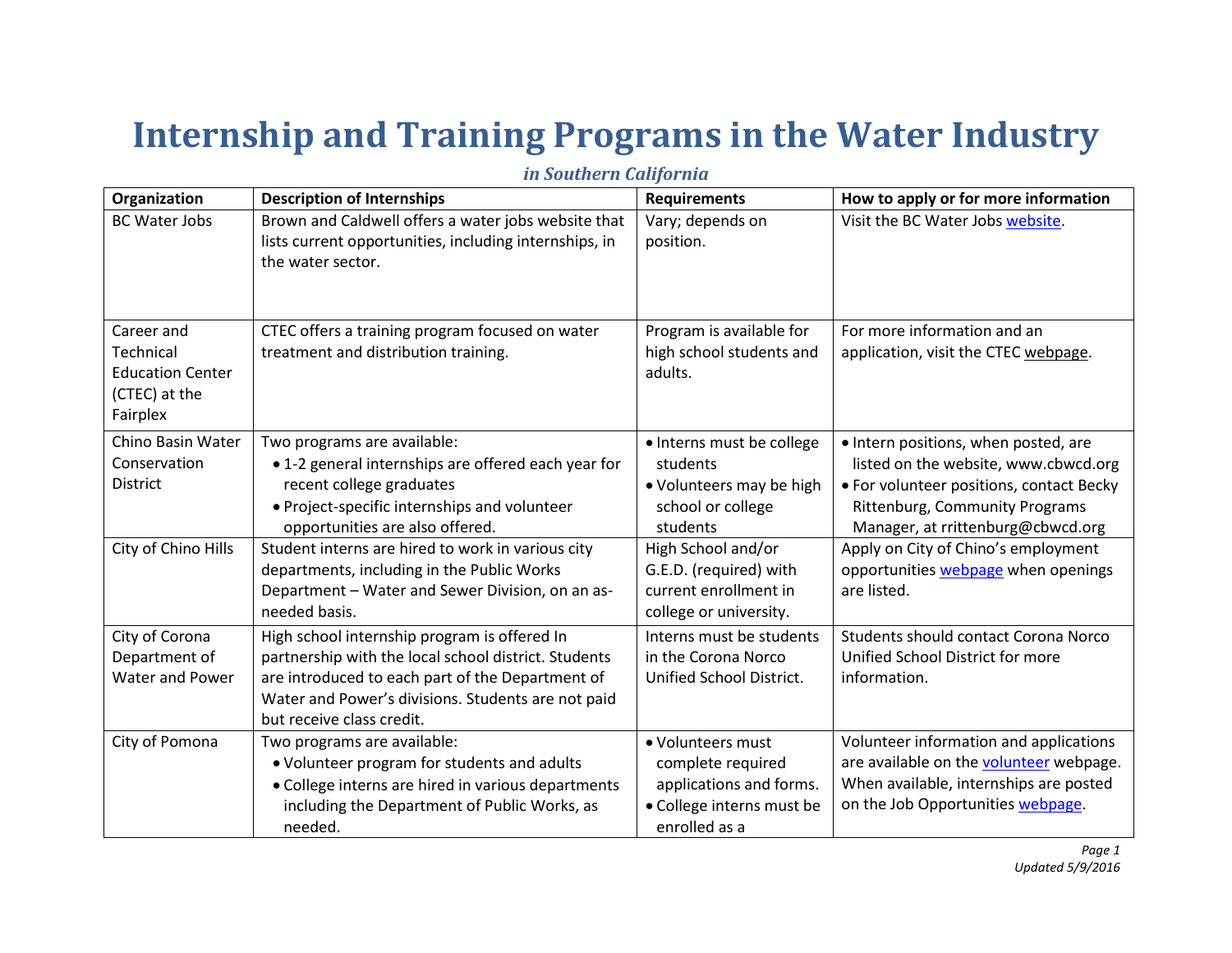| Organization              | <b>Description of Internships</b>               | <b>Requirements</b>       | How to apply or for more information    |
|---------------------------|-------------------------------------------------|---------------------------|-----------------------------------------|
|                           |                                                 | college/university        |                                         |
|                           |                                                 | junior, senior, or        |                                         |
|                           |                                                 | graduate student or       |                                         |
|                           |                                                 | recently graduated        |                                         |
|                           |                                                 | from college or           |                                         |
|                           |                                                 | graduate school.          |                                         |
| Eastern Municipal         | Two programs are available:                     | · College interns must be | The Youth Ecology Corps information     |
| <b>Water District</b>     | • College intern positions are in various       | full time students        | and internships, when available, are    |
|                           | departments, based on need.                     | . Youth Ecology Corps     | posted on the career opportunities      |
|                           | . Youth Ecology Corps provides short-term job   | applicants must be 18-    | webpage.                                |
|                           | opportunities to young adults (18 -24) for both | 24 years old and          |                                         |
|                           | office and field work.                          | referred by select        |                                         |
|                           |                                                 | organizations.            |                                         |
| <b>Foothill Municipal</b> | FMWD may hire a Water Resources intern          | The Water Resources       | Applicants may obtain a District        |
| <b>Water District</b>     | depending on needs.                             | Intern must be a          | application and complete job            |
|                           |                                                 | junior/senior level       | description by visiting the website at  |
|                           |                                                 | undergraduate student;    | www.fmwd.com, calling (818) 790-4036    |
|                           |                                                 | graduate student or very  | or visiting the offices at 4536 Hampton |
|                           |                                                 | recent graduate.          | Road, La Cañada Flintridge, CA 91011.   |
| <b>Helix Water</b>        | Two opportunities are available:                | • Engineering interns     | • The engineering intern position is    |
| <b>District</b>           | • Engineering Intern                            | must have junior or       | posted on the job opportunities         |
|                           | • San Diego Regional Water and Wastewater       | senior standing from an   | webpage when it is available            |
|                           | Internship Program, which is a partnership      | accredited college or     | • More information about the regional   |
|                           | between the San Diego County Water Authority,   | university with major     | intern program may be found on the      |
|                           | the water and wastewater technology programs    | course work in            | Helix Water District website.           |
|                           | at Cuyamaca and Palomar community colleges,     | engineering, GIS or       |                                         |
|                           | water and wastewater agencies and private       | computer science.         |                                         |
|                           | sector partners.                                | · San Diego Regional      |                                         |
|                           |                                                 | interns must attend       |                                         |
|                           |                                                 | water/wastewater          |                                         |
|                           |                                                 | technology evening        |                                         |
|                           |                                                 | classes at Cuyamaca       |                                         |
|                           |                                                 | College or Palomar        |                                         |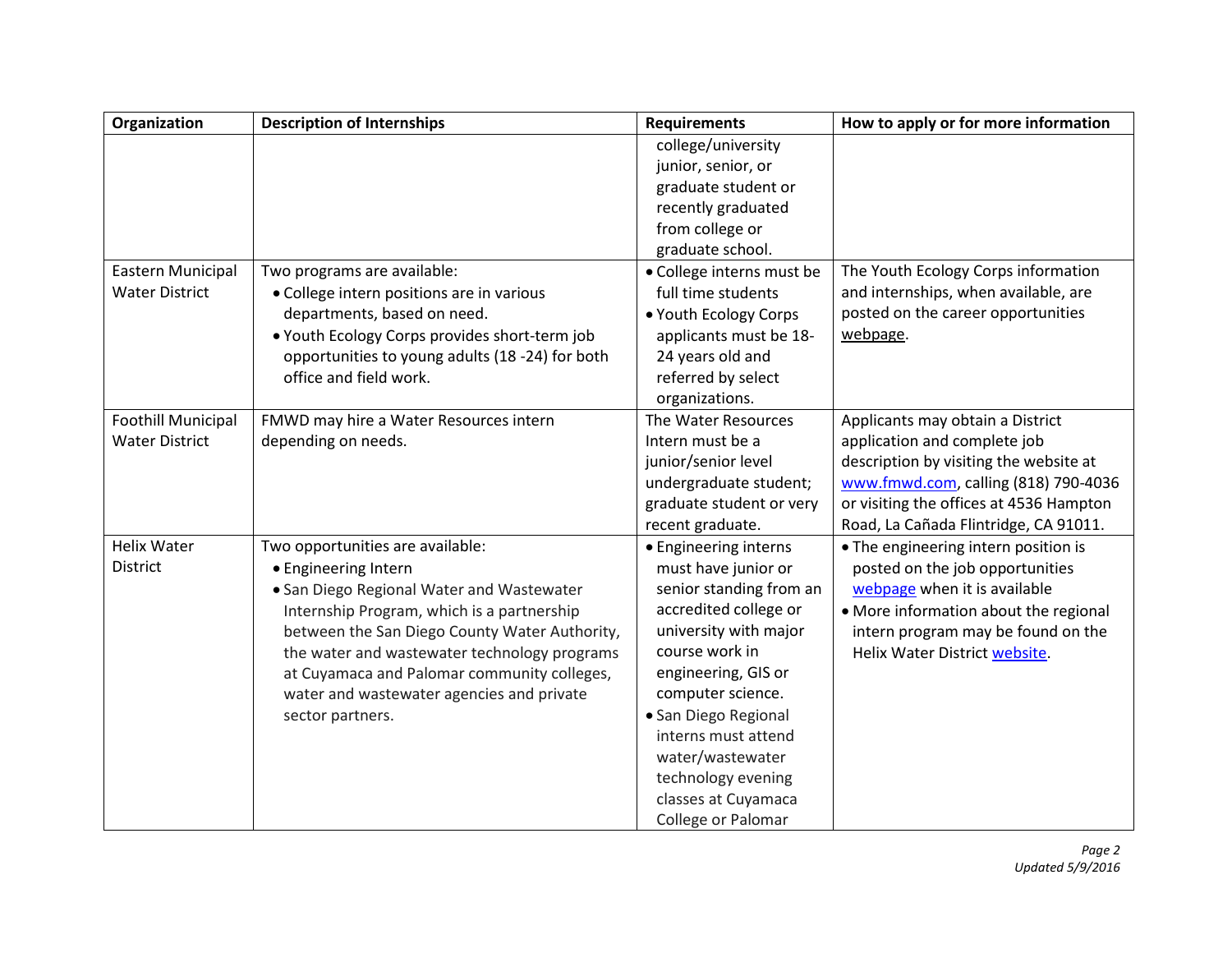| Organization            | <b>Description of Internships</b>                    | <b>Requirements</b>           | How to apply or for more information     |
|-------------------------|------------------------------------------------------|-------------------------------|------------------------------------------|
|                         |                                                      | College while working         |                                          |
|                         |                                                      | in the internship             |                                          |
|                         |                                                      | program during the            |                                          |
|                         |                                                      | day.                          |                                          |
| <b>Inland Empire</b>    | The intern program provides college students an      | Applications must be          | To apply, complete a Complete an         |
| <b>Utilities Agency</b> | opportunity to gain work experience that             | college students              | Agency Intern Employment Application.    |
|                         | supplements their academic curriculum within a       | (undergraduate or             | More information is available on IEUA's  |
|                         | regional wastewater treatment agency.                | graduate) or recent           | Intern Program.                          |
|                         |                                                      | college graduates.            |                                          |
| <b>Irvine Ranch</b>     | Irvine Ranch Water District has year-round and       | Enrollment in a minimum       | For current opportunities and more       |
| <b>Water District</b>   | seasonal internship opportunities for college        | of 12 units of study is       | information, please visit Irvine Ranch   |
|                         | students.                                            | required. Junior or senior    | Water District's internship webpage.     |
|                         |                                                      | students, or those            |                                          |
|                         |                                                      | enrolled in graduate          |                                          |
|                         |                                                      | programs, are preferred.      |                                          |
| Long Beach Water        | Internships for college students have been available | Vary                          | Visit the internship opportunities       |
| Department              | in the Engineering, Finance, Water Quality,          |                               | webpage for more information.            |
|                         | Warehouse, Water Operations, Emergency               |                               |                                          |
|                         | Preparedness/Security, Facilities Maintenance and    |                               |                                          |
|                         | Fleet Services Departments. Internships are offered  |                               |                                          |
|                         | year-round for a minimum of 8 weeks.                 |                               |                                          |
| Los Angeles             | Offer two internship programs:                       | <b>Student engineers Must</b> | Information about both programs is       |
| Department of           | • Student engineers are paired with LADWP            | be full-time                  | available on the Careers and Internships |
| <b>Water and Power</b>  | engineers and work in technical teams within the     | undergraduate (must           | webpage of the LADWP website.            |
|                         | water, power, and joint systems of the               | have at least 30 semester     |                                          |
|                         | organization.                                        | or 45 quarter units           |                                          |
|                         | . The Youth Services Academy (YSA) is a              | completed in engineering      |                                          |
|                         | partnership program involving the Los Angeles        | curriculum at the time of     |                                          |
|                         | Department of Water and Power (LADWP) and            | application) or graduate      |                                          |
|                         | the Los Angeles Unified School District (LAUSD).     | engineering students.         |                                          |
|                         | It provides opportunities for at-risk youth and      |                               |                                          |
|                         | includes job training and coursework.                |                               |                                          |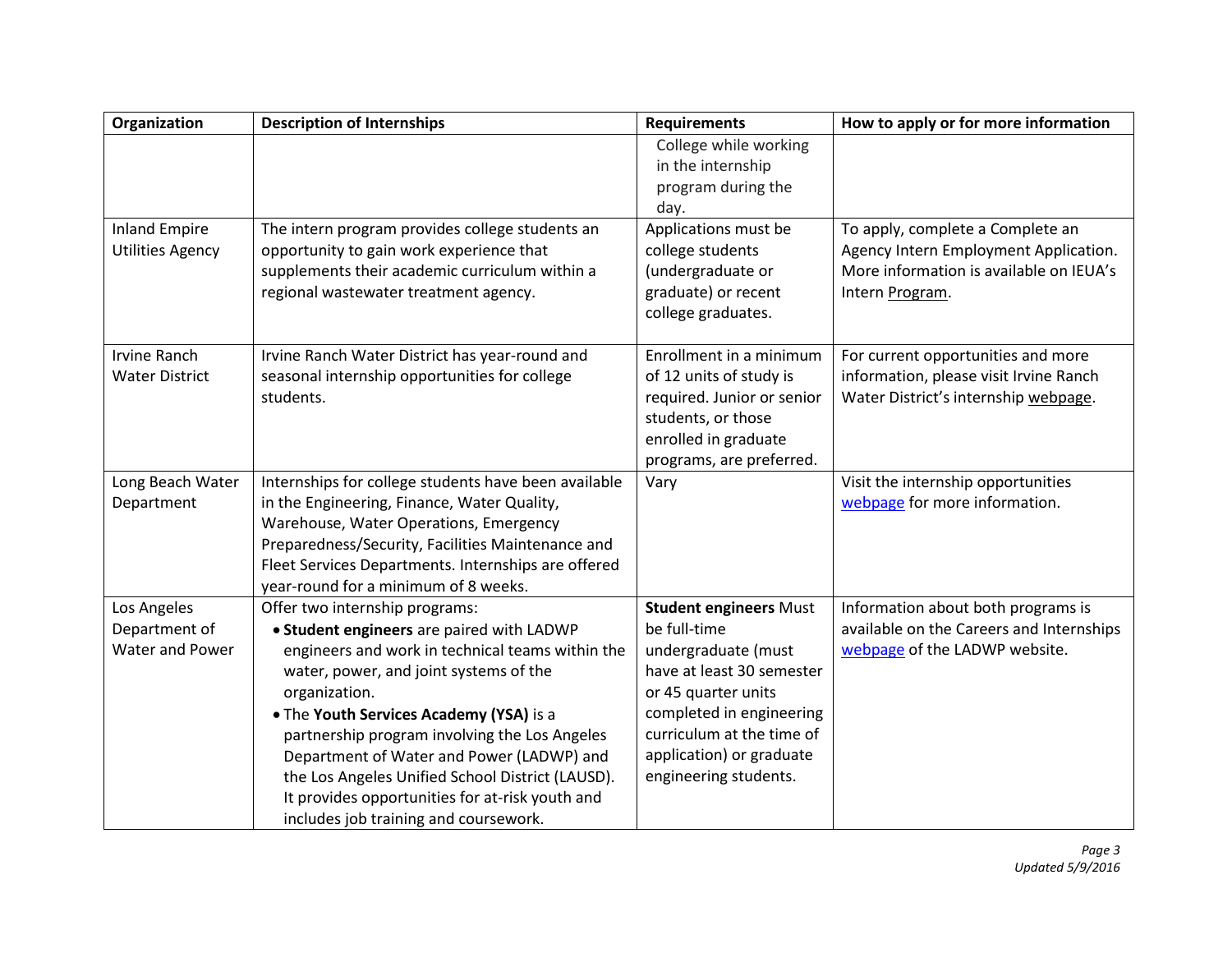| Organization                | <b>Description of Internships</b>                                                      | <b>Requirements</b>                            | How to apply or for more information                                |
|-----------------------------|----------------------------------------------------------------------------------------|------------------------------------------------|---------------------------------------------------------------------|
| Metropolitan                | Several types of internships and apprenticeships are                                   | • Must be a college                            | Visit www.mwdh2o.com and look for                                   |
| Water District of           | available:                                                                             | student for internships                        | Careers tab. Internship and                                         |
| Southern                    | • General Internships are in various departments                                       | • A high school degree is                      | apprenticeship information is on the                                |
| California                  | and filled as-needed.                                                                  | the minimum                                    | Careers menu. An application and                                    |
|                             | • Engineering Internships are designed for                                             | requirement for                                | current opportunities are also available                            |
|                             | engineering students administered through Cal                                          | apprenticeships.                               | on the job opportunities webpage.                                   |
|                             | Poly Pomona.                                                                           |                                                |                                                                     |
|                             | . Water Quality Internships are for science and                                        |                                                |                                                                     |
|                             | engineering students and administered through                                          |                                                |                                                                     |
|                             | Cal Poly Pomona.                                                                       |                                                |                                                                     |
|                             | • Apprenticeships provide entry to journey-level                                       |                                                |                                                                     |
|                             | skills training to in the technical, vocational, and                                   |                                                |                                                                     |
|                             | trades occupations using a combination of                                              |                                                |                                                                     |
|                             | structured on-the-job training, related classroom                                      |                                                |                                                                     |
|                             | instruction, and home study.                                                           |                                                |                                                                     |
| Monte Vista Water           | Student interns are hired on an as-needed basis.                                       | Vary according to                              | Internships would be posted on the                                  |
| District                    |                                                                                        | position and department.                       | employment webpage when available.                                  |
| <b>Municipal Water</b>      | Interns are hired, as needed, to provide students                                      | Must be college students.                      | Information, including an application, is                           |
| District of Orange          | with work experience in the water industry.                                            |                                                | available on the employment webpage.                                |
| County                      |                                                                                        |                                                |                                                                     |
| Pasadena Water<br>and Power | Three internship programs are offerred:                                                | · Summer Rose: Must be<br>16-21 and a Pasadena | • Summer Rose: Applications available                               |
|                             | • Summer Rose interns: This City of Pasadena                                           | resident.                                      | at high schools and various City<br>locations. See City of Pasadena |
|                             | program provides summer work experience for<br>eligible Pasadena youth, ages 16 to 21. | • MASH: Must be 18+.                           | Summer Rose Program webpage for                                     |
|                             | • Maintenance Assistance and Services to                                               | • SCPPA: Must be college                       | more information.                                                   |
|                             | Homeowners (MASH) Training Program: This                                               | student.                                       | • MASH - Additional information is                                  |
|                             | training program is provided by the City of                                            |                                                | available at City of Pasadena MASH                                  |
|                             | Pasadena to help gain skills for permanent work.                                       |                                                | webpage and/or call (626) 744-7620.                                 |
|                             | · Southern California Public Power Authority                                           |                                                | • SCCPA - Application and information                               |
|                             | (SCPPA) Internships: Interns are hired as needed.                                      |                                                | available at SCCPA jobs webpage.                                    |
|                             | They report to Pasadena Water and Power and                                            |                                                |                                                                     |
|                             | are compensated by SCPPA.                                                              |                                                |                                                                     |
| Rancho California           | Student intern positions are available in planning                                     | Must be full-time college                      | A job description is available on the                               |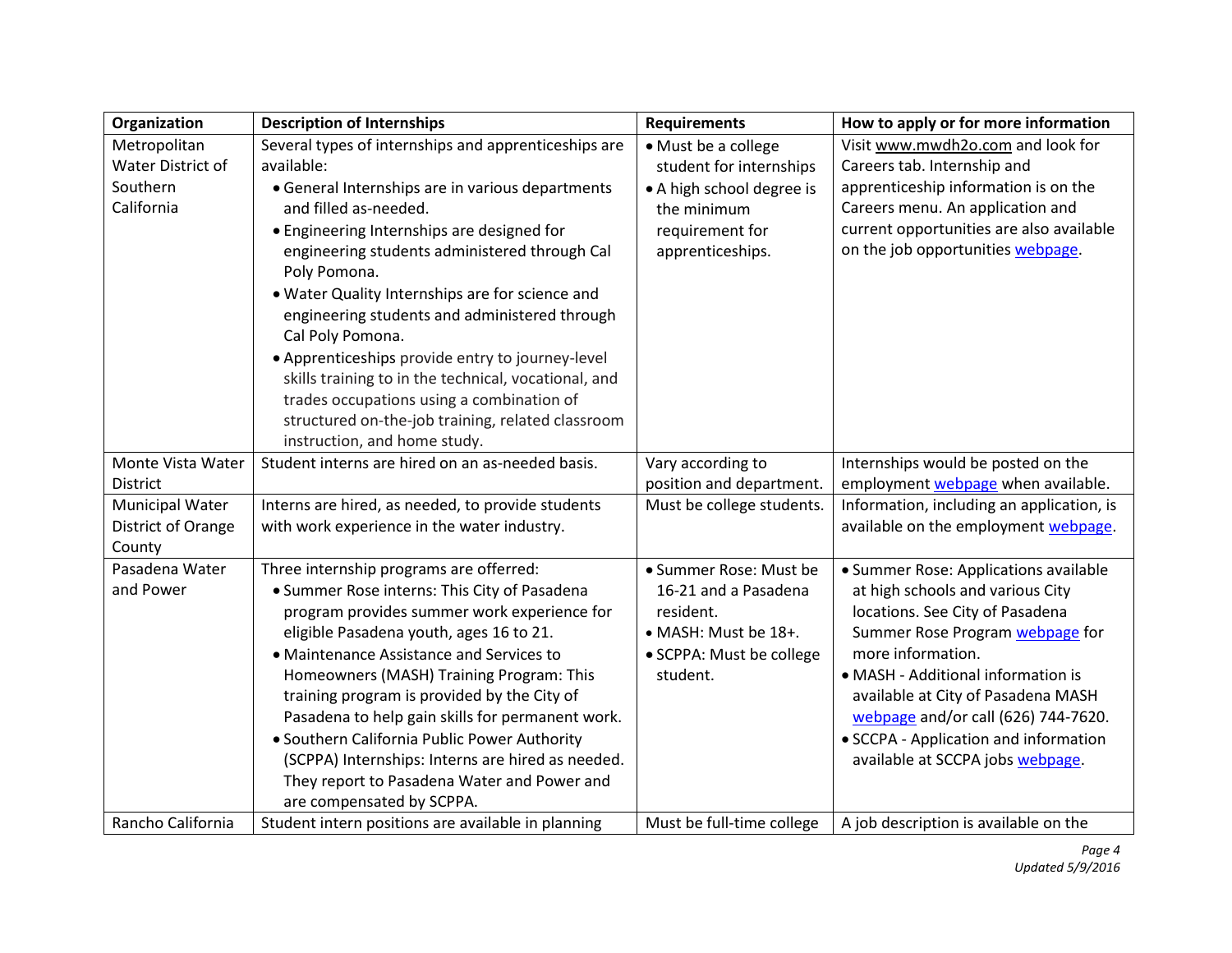| Organization           | <b>Description of Internships</b>                     | <b>Requirements</b>       | How to apply or for more information      |
|------------------------|-------------------------------------------------------|---------------------------|-------------------------------------------|
| <b>Water District</b>  | and public affairs.                                   | students.                 | website. Information on how to apply is   |
|                        |                                                       |                           | available on the jobs webpage.            |
| Riverside Public       | The T3 program, a vocation training program, is       | This program is open to   | For more information, visit the Riverside |
| <b>Utilities</b>       | available. Students receive on-the-job trade and      | graduating high school    | Public Utilities website and T3 webpage.  |
|                        | technical training and take college coursework.       | students from Riverside's |                                           |
|                        |                                                       | Norte Vista and Ramona    |                                           |
|                        |                                                       | High Schools who are 18   |                                           |
|                        |                                                       | years old.                |                                           |
|                        |                                                       | Participants must have    |                                           |
|                        |                                                       | an overall GPA of 2.50 or |                                           |
|                        |                                                       | greater, with C grades or |                                           |
|                        |                                                       | higher in Math and        |                                           |
|                        |                                                       | English courses.          |                                           |
| San Diego County       | Student interns are hired, as needed, in the areas of | Candidates must be        | Visit the student internships webpage     |
| <b>Water Authority</b> | Public Affairs, Finance, Administration or            | juniors or seniors and    | for more information.                     |
|                        | Engineering.                                          | full-time college         |                                           |
|                        |                                                       | students. Students must   |                                           |
|                        |                                                       | have a minimum GPA of     |                                           |
|                        |                                                       | 2.5 in the last 60        |                                           |
|                        |                                                       | semester units, and be    |                                           |
|                        |                                                       | recommended for           |                                           |
|                        |                                                       | internship participation  |                                           |
|                        |                                                       | by a current faculty      |                                           |
|                        |                                                       | member or                 |                                           |
|                        |                                                       | undergraduate advisor.    |                                           |
| San Diego              | This program is designed to give water and            | Students must enroll in   | See www.h2ointerns.com for more           |
| <b>Regional Water</b>  | wastewater technology students hands-on               | evening                   | information.                              |
| and Wastewater         | experience at participating water agencies            | water/wastewater          |                                           |
| Internship             | throughout the San Diego region. Approximately 10     | technology courses at     |                                           |
| Program                | -15 college students are selected each year to rotate | either Cuyamaca College   |                                           |
|                        | through four different career experience modules      | or Palomar College while  |                                           |
|                        | over the course of 33 weeks: System Maintenance,      | working as an intern      |                                           |
|                        | System Operations, Water Treatment and                | during the day.           |                                           |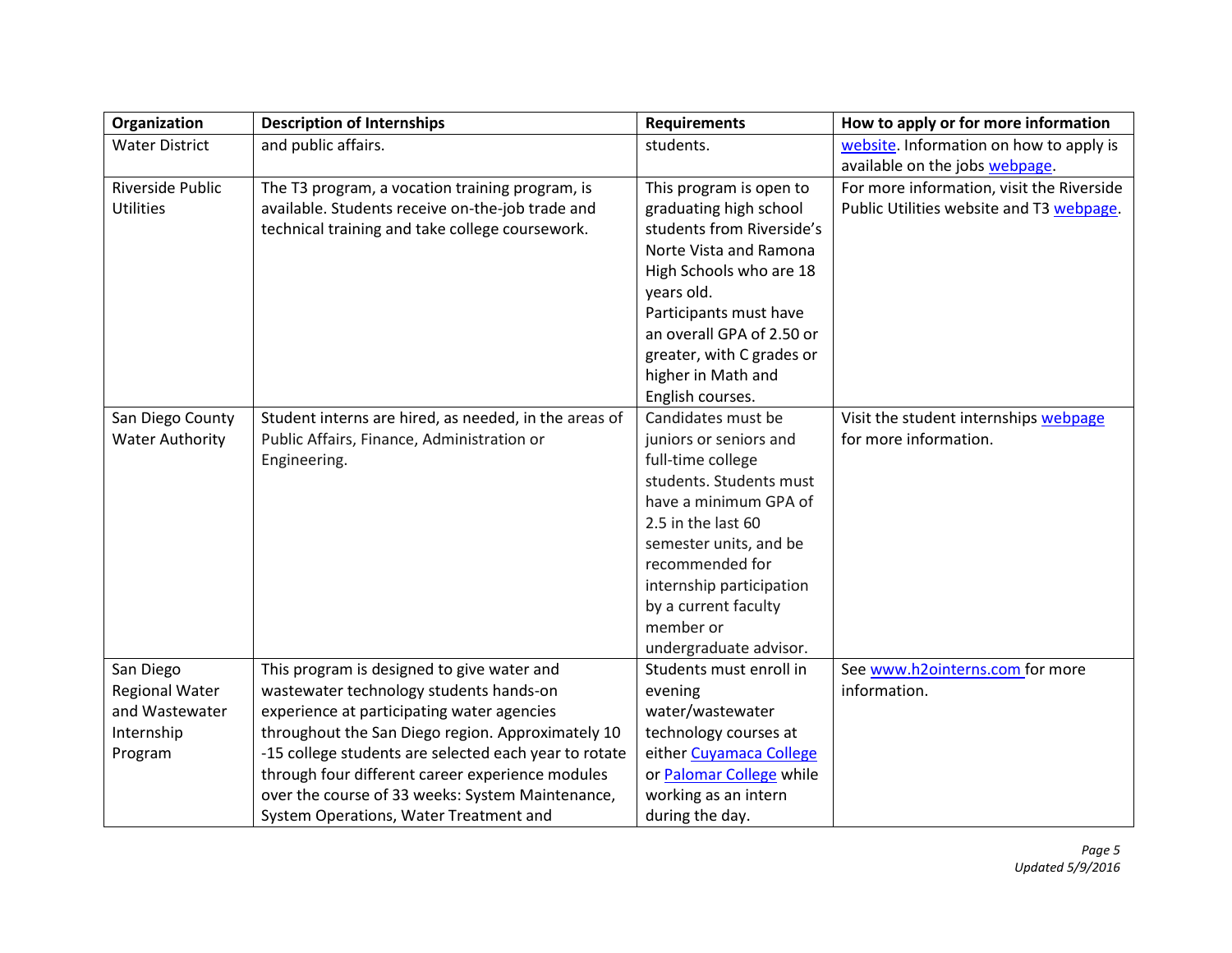| Organization                | <b>Description of Internships</b>                      | <b>Requirements</b>       | How to apply or for more information        |
|-----------------------------|--------------------------------------------------------|---------------------------|---------------------------------------------|
|                             | <b>Wastewater Treatment.</b>                           |                           |                                             |
| <b>Sanitation Districts</b> | Multiple internship programs are offered:              | Must be college students. | More information and internship             |
| of Los Angeles              | • In the student engineer program, approximately       | Other requirements may    | descriptions are available on the           |
| County                      | 15-20 student engineers are hired every summer         | also apply.               | Student Worker Opportunities webpage.       |
|                             | to work in wastewater and solid waste                  |                           |                                             |
|                             | operations and design, wastewater research,            |                           |                                             |
|                             | energy recovery, air and water quality                 |                           |                                             |
|                             | monitoring, geotechnical engineering,                  |                           |                                             |
|                             | hydrogeology, planning, construction, industrial       |                           |                                             |
|                             | waste and financial management.                        |                           |                                             |
|                             | . The Treatment Plant Operator Student Worker          |                           |                                             |
|                             | Program gives students hands-on experience in          |                           |                                             |
|                             | treatment plant operations.                            |                           |                                             |
|                             | . Other internships may be available as- needed.       |                           |                                             |
| Three Valleys               | The Water Apprentice Program (WAP), a six-month        | Applicants must have      | Application and guidelines are available    |
| Municipal Water             | program that provides experience and training in       | completed the twelfth     | on the employment webpage.                  |
| <b>District</b>             | water treatment and distribution, is offered.          | grade and specialized     |                                             |
|                             | Apprentices obtain valuable experience that will       | training in biology,      |                                             |
|                             | assist them in qualifying them for full-time positions | chemistry, or a related   |                                             |
|                             | within the water industry. The WAP is an unpaid        | field.                    |                                             |
|                             | program.                                               |                           |                                             |
| <b>Walnut Valley</b>        | Eight-week summer internships for high school          | For students that reside  | Visit the <b>website</b> for an application |
| <b>Water District</b>       | students are offered.                                  | or attend school in       | and/or to contact the District for more     |
|                             |                                                        | WVWD's service area.      | information.                                |
|                             |                                                        |                           |                                             |
| <b>West Basin</b>           | Interns are hired, as needed, in the Operations,       | Applicants must be a      | When available, internship positions are    |
| <b>Municipal Water</b>      | Technical Services, Public Information and             | university undergraduate  | posted on West Basin's employment           |
| <b>District</b>             | Education, Information Technology, and Water           | with junior or senior     | opportunities webpage.                      |
|                             | <b>Resources Planning Departments.</b>                 | standing, a graduate      |                                             |
|                             |                                                        | student, or recently      |                                             |
|                             |                                                        | graduated.                |                                             |
| <b>Western Municipal</b>    | Two programs are available:                            | · College interns must    | To be notified of these opportunities,      |
| <b>Water District</b>       | • College internships are offered in various           | have junior or senior     | please complete a Job Interest Card on      |